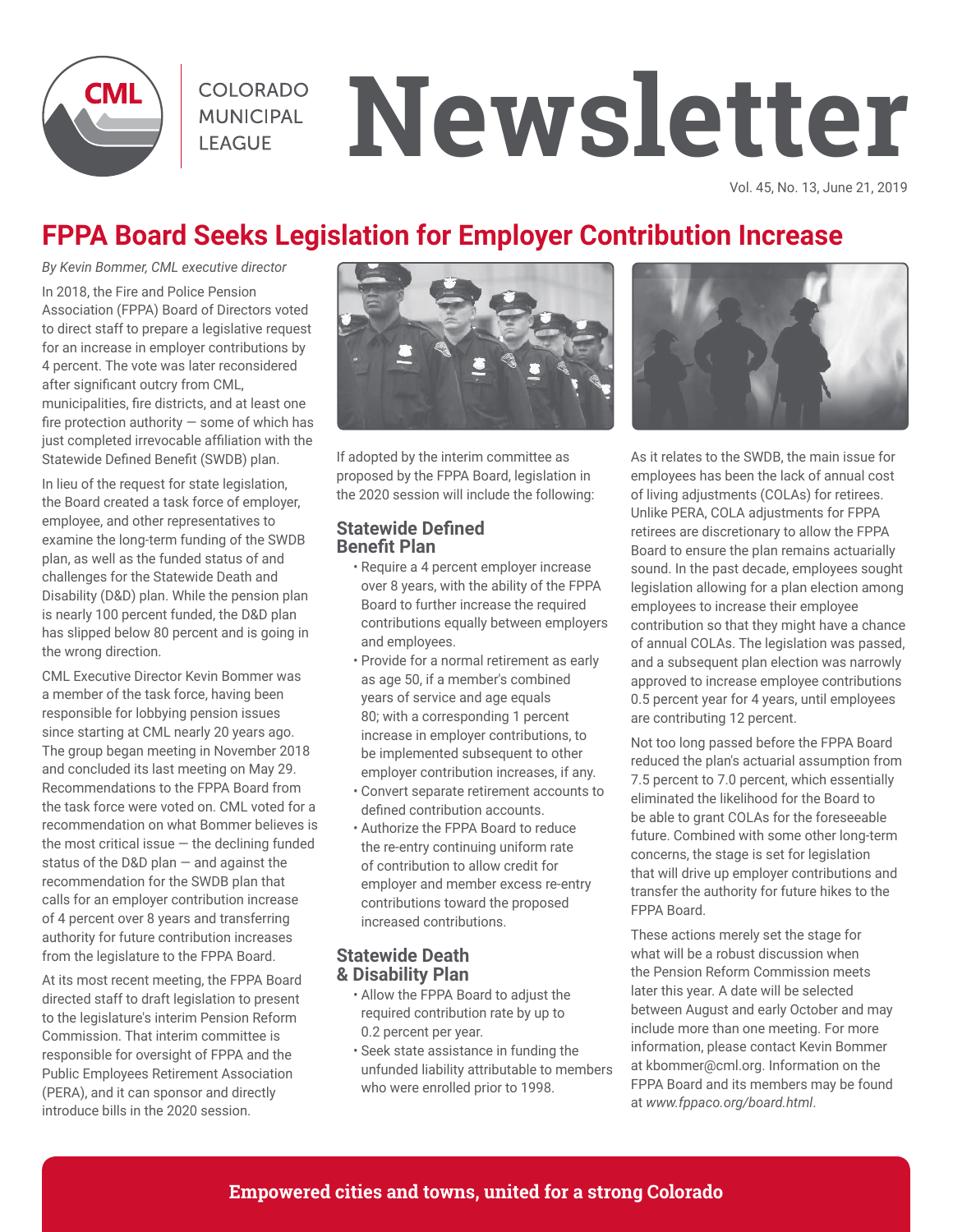### **Three Colorado Rural Communities and Regions Will Receive Technical Assistance to Help Build Long-Term Economic Growth**

Acting Assistant to the Secretary for Rural Development Joel Baxley announced the names of 47 rural communities and regions that will receive technical assistance (*bit.ly/2wPtTdq*) to help create and implement long-term economic development plans.

The USDA is providing the assistance through an initiative called Rural Economic Development Innovation (REDI) (*bit.ly/2wSph60*). The USDA's Innovation Center created REDI to support recommendations identified in the Report to the President from the Interagency Task Force on Agriculture and Rural Prosperity *(bit.ly/2WFkoIg*).

Each of the 47 communities and regions will be paired with one of four partner organizations that will provide free technical assistance for up to two years to help rural towns and regions create and implement

# **Art Grant**

The National Endowment for the Arts offers grants for organizations to support exemplary projects in artist communities, arts education, dance, design, folk and traditional arts, literature, local arts agencies, media arts, museums, music, musical theater, opera, presenting and multidisciplinary works, theater, and visual arts. Deadline is **July 11.** For more information, visit *www.arts.gov/ grants/apply-grant/grants-organizations.*



#### COLORADO **MUNICIPAL Newsletter** LEAGUE

*CML Newsletter* (ISSN 7439903) is published biweekly by the Colorado Municipal League, 1144 Sherman St., Denver, CO 80203-2207, for Colorado's municipal officials. (USPS 075-590) Periodical postage paid in Denver, CO.

#### **Editor: Christine Taniguchi Circulation/mailing lists: Mark Vanderbrook**

POSTMASTER: Send address change form 3579 to Colorado Municipal League, 1144 Sherman St., Denver, CO 80203-2207; (p) 303-831-6411 / 866-578-0936; (f) 303-860-8175.

Subscription to *CML Newsletter* is offered as a portion of member dues. Cost to nonmembers is \$300 a year.

economic development plans. The USDA awarded \$1.2 million in cooperative agreements to these partners in September 2018. The agreements will help the partners finance the free technical assistance. In Colorado, three entities were selected to receive technical assistance: Summit County Chamber of Commerce — Summit Prosperity Initiative, City of Craig and Moffat County, and Southwest Council of Governments in Durango.

McClure Engineering Company is partnering with CO.STARTERS and working with the Summit County Chamber of Commerce — Summit Prosperity Initiative. The National Association of Counties Research Foundation is partnering with the National Association of Regional Councils and working with the City of Craig and Moffat County for planning assistance to help complete a broadband build-out plan titled "Developing High-Speed

Connectivity." The planning will also help develop workforce housing and senior independent-living housing.

The Rural Community Assistance Partnership (RCAP) will provide technical assistance to the Southwest Council of Governments in Durango through the organization's WealthWorks model. The model will help these rural communities and the region identify and market local assets and develop local industries and economic sectors.

USDA Rural Development provides loans and grants to help expand economic opportunities and create jobs in rural areas. This assistance supports infrastructure improvements; business development; housing; community facilities such as schools, public safety, and health care; and high-speed internet access in rural areas. For more information, visit *www.rd.usda.gov.* 

## **Congratulations to Englewood on Adopting the Standardized Sales Tax Definitions**

Englewood joins the 47 self-collecting sales tax municipalities having adopted the standardized sales tax definitions in their local tax code. This continues the work undertaken by the municipal tax and finance administration community, originating with a request by the legislature (SJR 14-038) to work on a uniform set of sales tax definitions that could be adopted in the self-collecting jurisdictions for tax simplification.

The following are the cities or towns that have previously adopted the definitions: Alamosa, Arvada, Aspen, Aurora, Avon, Black Hawk, Boulder, Broomfield, Cañon City, Carbondale, Centennial, Cherry Hills Village, Cortez, Craig, Crested Butte, Dacono, Denver, Edgewater, Evans, Federal Heights, Fort Collins, Frisco, Glenwood Springs, Golden, Greeley, Greenwood Village, Gunnison, Gypsum, La Junta, Lamar, Littleton, Longmont, Louisville, Montrose, Mountain Village, Mt. Crested Butte, Northglenn, Parker, Sheridan, Silverthorne, Snowmass Village, Steamboat Springs, Timnath, Vail, Westminster, Wheat Ridge, and Windsor.

CML would like to congratulate the staff, appointees, and elected officials of Englewood for their work and leadership in adopting their ordinances. We now have a total of 48 self-collecting municipalities that have adopted.

## **Local Officials and Private Entities Come Together to Address Homelessness**

The Metro Mayors Caucus, the Denver Foundation, and other private donors have raised \$100,000 for the Metro Denver Homeless Initiative (MDHI) Flex Fund. The fund was created as a place for nonprofit providers of housing and services for people experiencing homelessness to apply to the fund for one-time payments for costs such as security or utility deposits. The fund allows for the payment to be up to \$3,000. This one-time financial assistance can be the difference in getting a homeless individual or family housed. It is a great example of communities coming together to find meaningful solutions for homelessness. For more information on the MDHI Flex Fund, visit *www.mdhi.org/ flex\_fund*.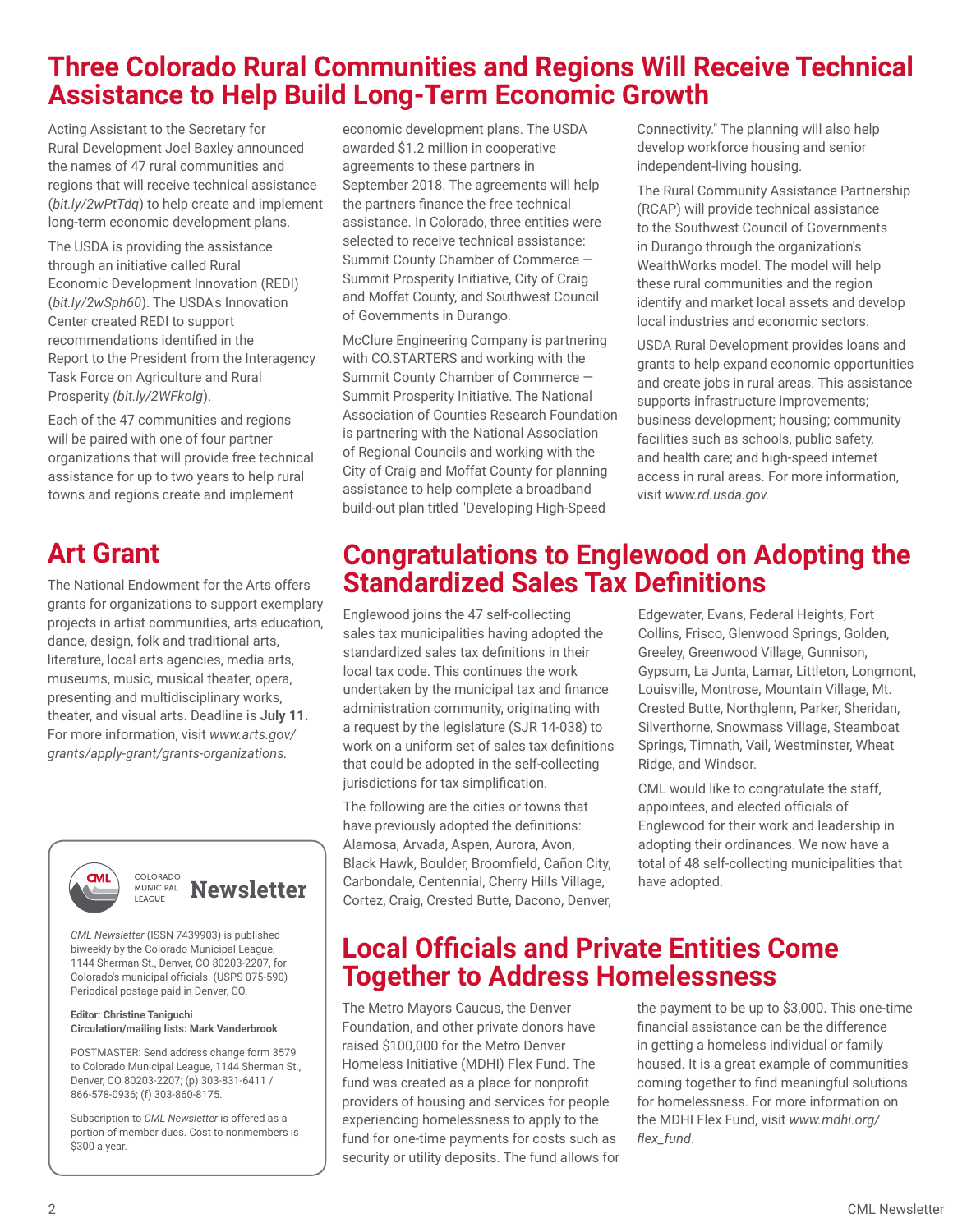### **CML Hires Heather Stauffer**



Kevin Bommer, CML executive director, recently announced the hiring of Heather Stauffer as CML's next legislative and policy advocate. The position was created with Bommer's

transition from deputy director and full-time lobbyist to executive director. Stauffer comes to CML from Denver Water, where she spent the past few years honing her advocacy skills.

Stauffer is a native Coloradan with a deep love of community, policy, and politics. After graduating with her bachelor's degree in political science from the University of Northern Colorado, Heather worked in the

office of Congressmember Betsy Markey and later for nonprofit E-Town, before joining Denver Water in 2012. While working at Denver Water, Heather specialized in government and community relations. In that role, she communicated with a variety of constituent groups, government officials, and lawmakers regarding water issues and policy. When she is not working, Heather enjoys spending time outdoors, hiking any one of Colorado's many trails, learning to cook Indian food, and willing her house plants to grow.

"My team and I have seen Heather in action, and we are getting a great new addition," said Bommer. She will start at CML on July 29.

#### **Research Corner: Castle Rock, Commerce City Among Fastest-Growing Municipalities in Nation**

*By Melissa Mata, CML municipal research analyst*

The U.S. Census Bureau recently released updated population estimates for incorporated municipalities, and Colorado's own Castle Rock was 2017–2018's 14th-fastest-growing municipality of those with a population of 50,000 or more. Castle Rock saw a 4.3 percent increase in its population. Commerce City ranked 16th. Denver also stood out for its growth in the past year; its numerical increase of 11,053 was the 9th largest in the country, again among those with a population over 50,000. Colorado Springs (20th) and Aurora (21st) also saw large numerical increases.

According to the current population estimates, only 4 percent of municipalities had a population of 50,000 or more in 2018, yet these cities and towns were home to almost 39 percent of the total U.S. population. On the other hand, 76 percent of municipalities had fewer than 5,000 people.

To explore population estimates for your city or town, please visit the U.S. Census Bureau's website at *www.census.gov/ programs-surveys/popest/data/tables.html.*

# **Course Notebook**

#### **Energy**

If you are in a position of managing, developing, implementing, or marketing guaranteed energy savings performance contracting (GESPC) programs, products or services, attend the 8th Annual Market Transformation Conference, **Aug. 21–23,** in Denver. This one-and-half-day conference will offer a broad range of topics for those involved in the GESPC community through 360-degree panel discussions, facilitated workshops, and a number of networking opportunities. Visit *conference. energyservicescoalition.org* to learn more and register.

#### **CWIG Welcoming New Members**

Now you can become an official member of Colorado Women in Government (CWIG)! CWIG is open to both men and women who support the mission of advancing women in government leadership. For a limited time, you can join CWIG for a one-time contribution of \$25. This lifetime membership provides access to a quarterly newsletter and free admission to networking events that will be held across the state. CWIG is an organization that supports women who hold elected office or are employed in government in Colorado. It creates opportunities for women in government leadership roles to network with other elected and employed city and town officials from across the state to share resources and develop the skills necessary to reach their full potential as leaders. To learn more, visit *www.facebook.com/CWIGColorado.*

## **DOLA Division of Housing Embarks on Engagement Tour**

The Colorado Department of Local Affairs Division of Housing (DOH), Housing Colorado, and Colorado Housing and Finance Authority will host five statewide meetings to generate local engagement and partnerships in reaching the full potential of the state's new investment in housing. The meetings will include briefings on housing policies, programs, and recent housingrelated legislation. Following these briefings, participants will take part in facilitated discussions to share their perspectives and

opinions on existing programs, needed new programs, and technical assistance needed in their communities. The dates, times, and locations follow:

**Grand Junction: June 27,** 9:00 a.m.–3:00 p.m. Mesa County Workforce Center 512 291/2 Road, Grand Junction To register, visit *bit.ly/2WvGeOc*.

**Pueblo: July 11,** 9:00 a.m.–3:00 p.m. Pueblo City-County Library, Rawlings Branch 100 E. Abriendo Ave., Pueblo To register, visit *bit.ly/2X8FKSy*.

**Durango: July 29,** 9:00 a.m.–3:00 p.m. Durango Public Library 1900 E. 3rd Ave., Durango To register, visit *bit.ly/2wSgpNK*.

**Centennial: Aug. 22,** 9:00 a.m.–3:00 p.m. Eagle Street Facility, Community Room 7272 S. Eagle St., Centennial To register, visit *bit.ly/2RaMRUZ*.

**Fort Collins: Aug. 29,** 9:00 a.m.–3:00 p.m. Harmony Library 4616 S. Shields St., Fort Collins To register, visit *bit.ly/2WHSXSL*.